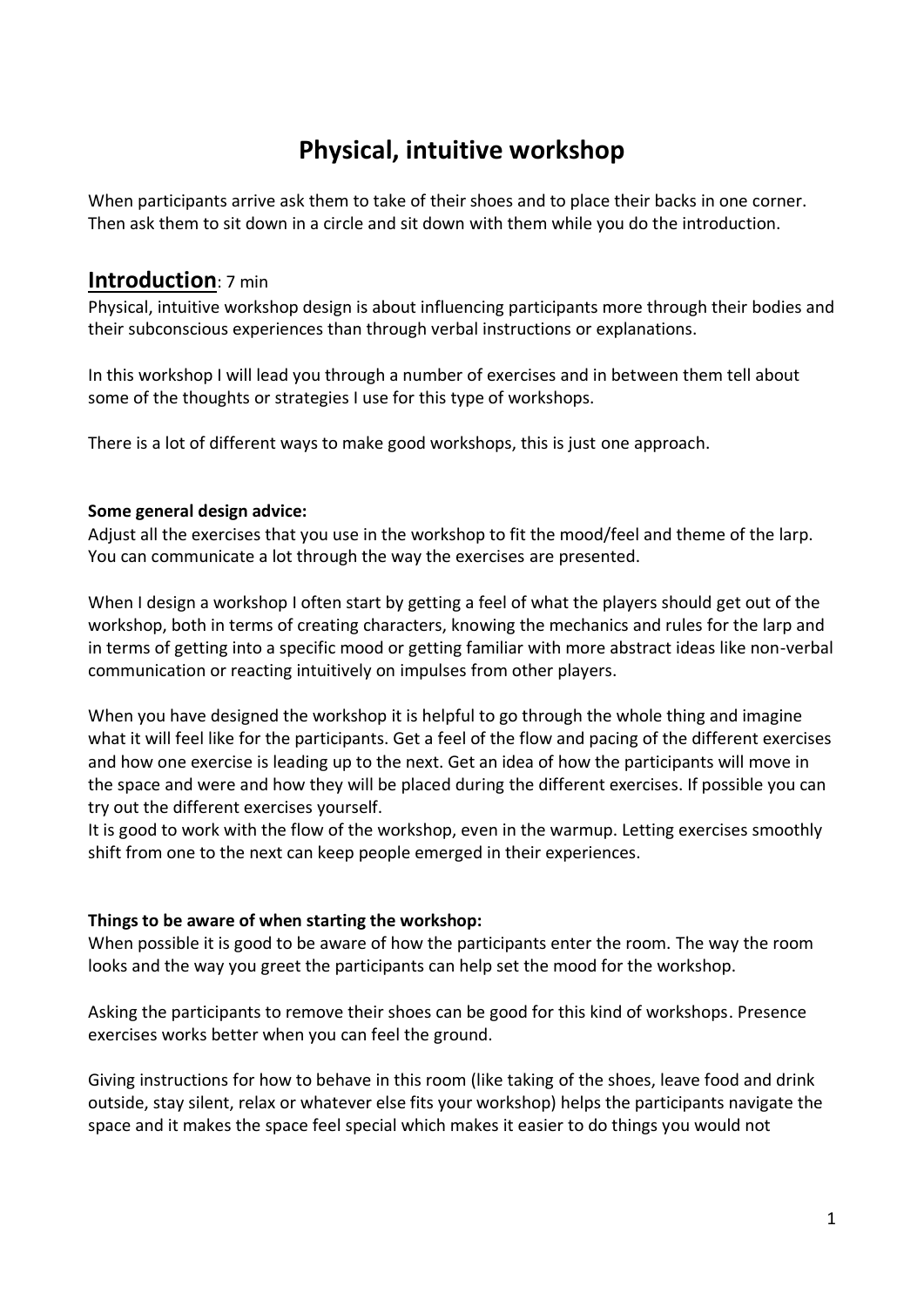normally do. Setting an atmosphere and communicating to the participants what is expected of them, can help them feel safe.

You can communicate an atmosphere by giving concrete instructions or by setting an example.

Being the facilitator you are the one who sets the tone. Your voice and behavior matters. If you are present and attentive and know what you are doing it is much easier to keep people engaged. Feel the room and be attentive to all the exercises.

It matters how you use the room. Sitting participants down in a circle on the floor creates a different atmosphere than placing them on chairs in a row. Do what fits the workshop and what you as a facilitator feel comfortable with.

I often instruct people not to talk during the workshop unless they don't understand the instructions. Not talking makes it easier for the participants to keep the concentration and to emerge into the exercises. Having clear instructions and no room for verbal negotiation makes it easier for participants to turn of their critical minds.

I also ask the participants to focus on the experience of the exercises. I tell them that I will repeat the stuff that they should remember just before the larp starts and that there will be time for questions, so they don't have to worry about remembering or understanding while we are doing the exercises.

I will ask the same of you now.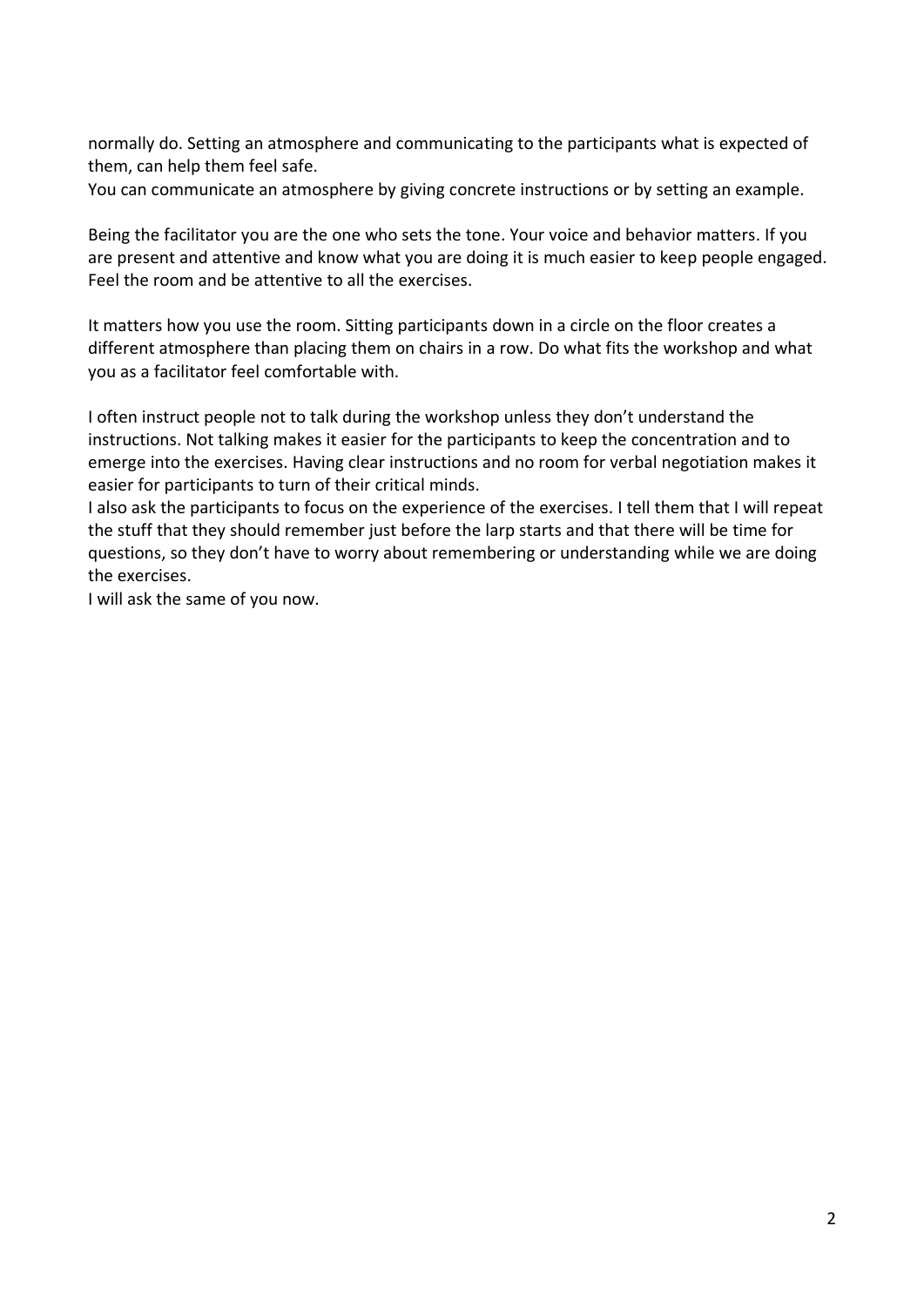# **Warmup exercises 35 min**

# **Presence**:

Ask the participants to lie down on the floor and close their eyes.

Ask them to listen to their heart beat and then to listen to their breath.

Ask them to tense and then relax their feed, their legs, their stomachs and upper bodies, their arm and hands and then their shoulders. Ask them to tense up their entire bodies and to try to feel the whole body at once. Then ask them to relax.

Ask them to slowly start stretching and to feel all the movements they make while they stretch. Ask them to notice what they are touching right now, the texture and temperature. And ask them to notice what they are feeling, which emotions are there and maybe were in their bodies these emotions are placed.

Ask them to notice which sounds they hear around them. Ask them to listen for the sound of their breath and see if they can hear the breathing of others.

# **Soundscape:**

Ask the participants to keep their eyes closed and to slowly start to make sounds like a sigh or a yawn.

Ask the participants to make smooth sounds. Then fragile sounds, strong sounds, hard sounds and soft sounds. Ask them to experiment with which kind of different sounds their mouths can make. Ask the participants to react to the sounds that people around them are making, copying or being inspired by the sounds they hear.

Ask the participants to slowly start to move to the sounds that they are making.

# **Wordscape:**

Ask the participants to start mixing in single words in the soundscape. And then to only use words, not worrying about making sense, just playing with words and being inspired by others, by repeating words or reacting on the images, associations, sounds or feelings of the words they hear around them.

Ask them to talk faster. Ask them to talk slower. Ask them to talk louder. Ask them to talk more quietly.

Ask them to play with volume and pacing and to be inspired by the volume and pace of the people around them.

Ask them to quiet down. And to be almost silent. And to be completely silent and for a moment just listen to their breath.

# **Presence two:**

Ask the participants to slowly open their eyes and to notice what they see, not as objects but as colors and shapes.

Ask them to slowly sit up and to feel every movement on the way. Ask them to sit in a circle. Ask them to close their eyes and to feel the presence of the people sitting around them.

# **Count to ten:**

Ask the participants to keep their eyes shot.

Tell the them that in a moment you will all count up from one to ten together and that if two people say the same number at the same time you will all take a deep breath together and start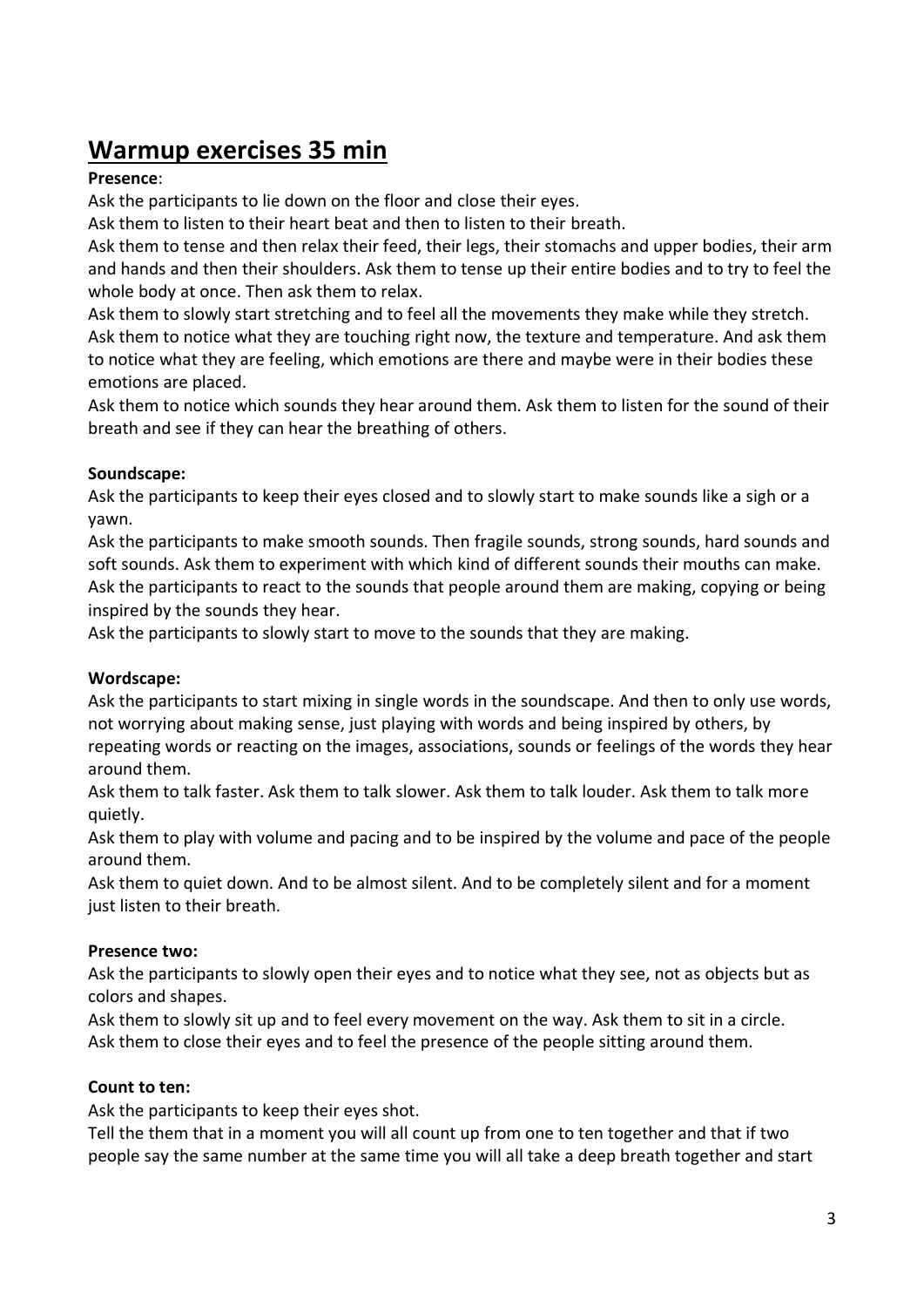over. Ask them to start by all taking a deep breath together and then someone can say the first number.

Do this a couple of time or until you reach ten without two people saying the same number at the same time.

# **Word at a time landscape:**

Ask the participants to keep their eyes closed.

Tell them that now instead of counting to ten you will all create a landscape together, saying one word at a time in random order describing a detail (like a three or an animal) or a quality (like hotness or softness) about this landscape. Tell them to take it slow and be inspired or build on the words/details that other people are saying.

Do this for a little while.

Then ask the participants to now use whole sentences, describing this place in more detail, and to not wait for others to finish, but still be inspired and building on the descriptions of the people around them.

Do this for a little while. Then ask the participants to quiet down and then to be silent.

#### **Movement qualities:**

Ask the participants to stand up and to start to move around the space. Ask them to feel the floor under their feet and to stretch a little to feel their bodies.

Then ask the participants to move with different qualities. Ask them to make flowing movements. Ask them to make deep movements, then to make punctual movements, then skeptical movements, careful movements, temperamental movements, spiraling movements, edgy movements and lastly optimistic movements.

# **Move with images:**

Tell the participants that now instead of movement qualities they will get images as inspiration for their movements. Ask them to move inspired by the sea. Ask them to move inspired by a city. Tell the participants that they can react on each other and create images or movements together. Ask them to move inspired by a tree. Ask them to move inspired by a computer.

# **Feeling the group:**

Ask the participants to relax and walk around the space again.

Ask them to divide evenly on the floor.

Ask them to try to all walk at the same pace.

Ask them to walk close together and to try to walk as a group, everyone following the direction of everybody else, so that no one is leading and everyone is following the direction of the group.

# **Starting and stopping.**

Ask the participants to split up and walk around the whole space again.

Tell them that in a movement they should stop walking and they should try to stop at the exact same time, without anyone leading, so that everyone is listening and stopping when it feels right. When everyone has stopped, ask them to try to start walking again at the same time without anyone taking a conscious decision to start. Do this twice.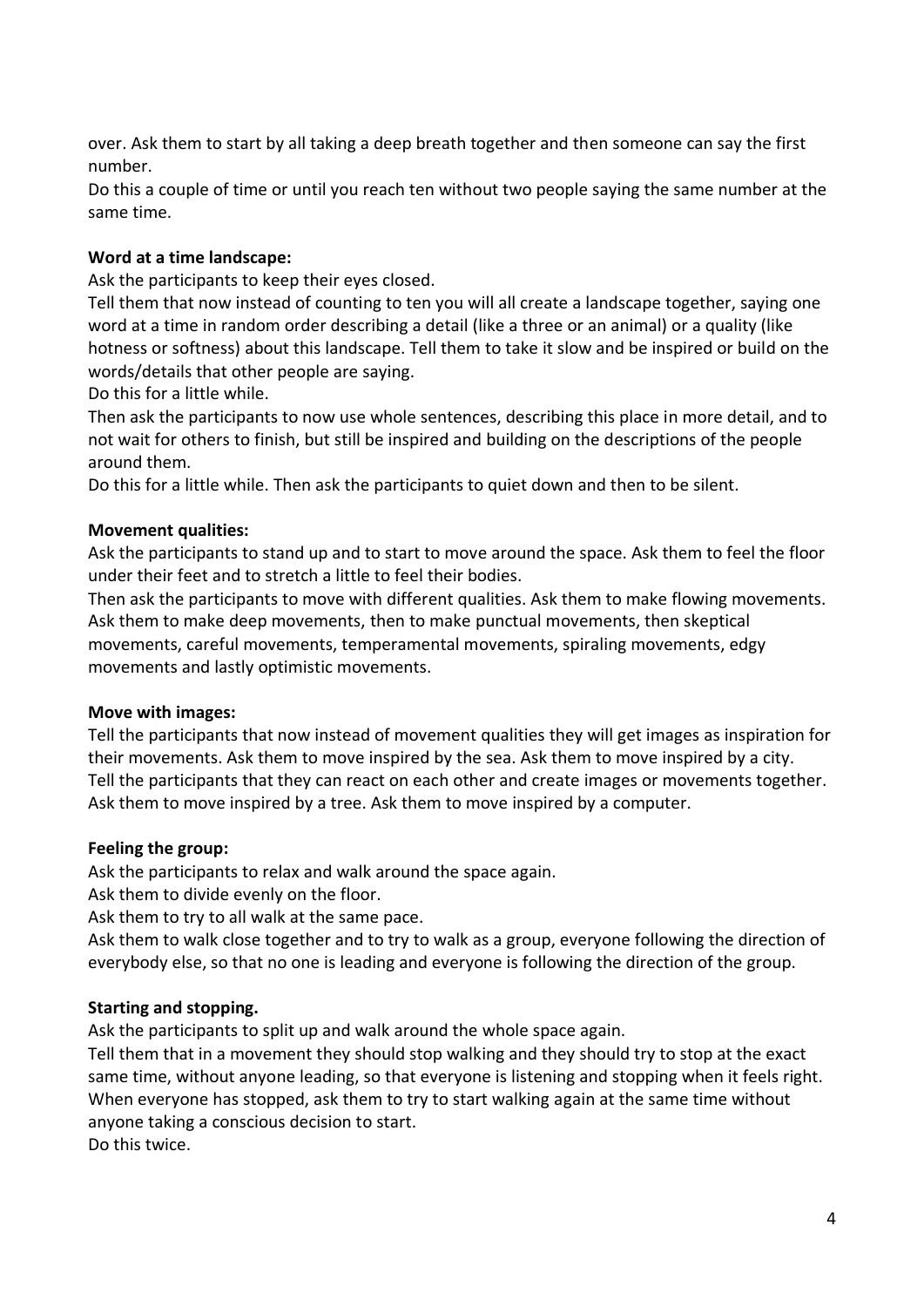# **Copying and communicating without words.**

Ask the participants to relax and walk around again.

Ask them to notice the people around them and to start copying small movements that they see someone else making.

Ask them to make these movements larger and then to experimenting with making these movements their own.

Ask them to find a new movements to repeat, enlarge and make their own.

Ask the participants to, without talking, find something that they can all do together.

# **Touch**

Ask the participants to stand together in circles of 3-6 people.

Ask them to close their eyes.

Ask them to slowly stretch out their hands until they find the hands of the other people in the circle.

Tell them, that if the touch feel uncomfortable, they can withdraw their hands until they are ready to slowly get in touch again. And if the touch feels comfortable they can move a bit closer.

Ask the participants to experiment with different qualities of touch.

Ask them to touch in a shy way. Ask them to touch in a restless way, then a calm way and lastly in a sensitive way.

# **Lean:**

Ask the participants to walk around again.

Instruct them, that when they meet someone, they should stand in front of each other and take a moment to look each other in the eyes. Then they should place their palm to palm against the other person's hands, close their eyes and gently lean forwards, just enough to feel the weight of the other person. They should then slowly lean back until they hold their own weight, open their eyes, let go of each other's hands, look each other in the eyes again and go out and find a new partner to repeat this process with.

# **Leading**

Divide the participants into two groups, one in each end of the room. Ask one group to close their eyes and then ask participants from the other group to each find a closed eyes partner. Ask the participants who have their eyes open to take the hands of their blind partner and gently lead them around the room.

Tell them, that if they feel safe, they can let go of their partner's hands and start leading them by gentle touch on their arms or shoulders.

Ask the participants who have their eyes open, to lead their partners back were they found them and then move away from them.

Repeat this exercise with the other half of the players having their eyes closed and being lead.

# **Expanding movements:**

Ask half of the participants to close their eyes and then ask the other half to find a closed eyes partner. Ask the participants who have their eyes closed to slowly start moving their hands and arms.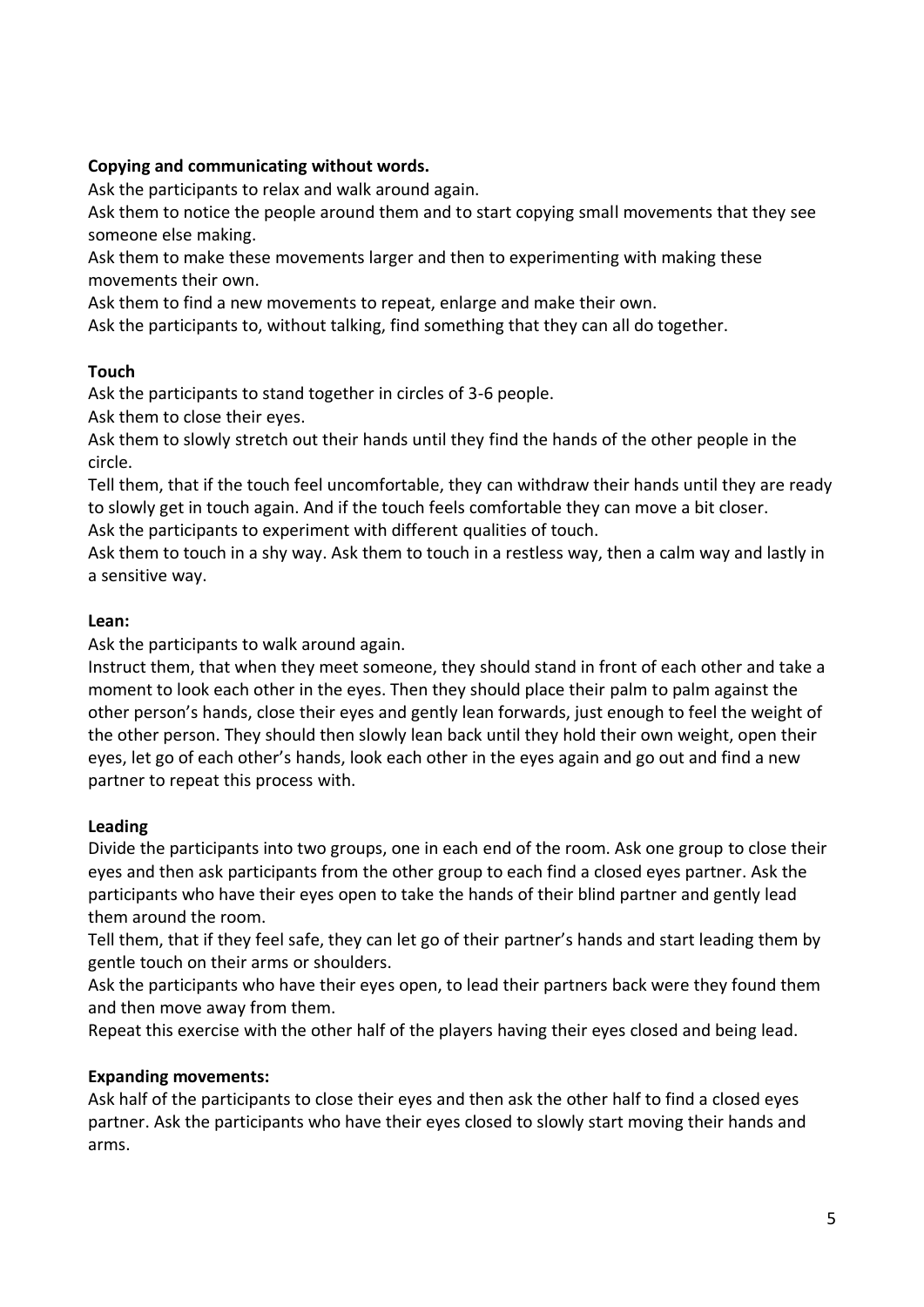Ask the participants who have their eyes open, to gently lead the arms and hands of their blind partners, trying to listen and feel into the directions and qualities of the movements that they are already making and helping them to expand or gently change the quality of their movements a bit. Then ask the participants with eyes open to help their blind partners to make their movements smaller and then to come to a halt.

Ask the participants who have their eyes open to find a way to gently make their partners relax by small touches. Then ask them to move away from their partners.

Repeat this exercise with the other half of the players having their eyes closed.

# **Warm up after talk 3 min**

Learning through the body is easier if you are present and are sensitivity and attentive towards what you are feeling, sensing and experiencing with your body. A lot of the exercises we just did is about getting the participants present, sensitive and responsive.

Touch exercises are good because touch creates trust. I prefer touch exercises were people have their eyes closed and don't know who they are touching, because then it becomes more about the touch itself than the relation to a specific person.

Repetition is good. If there is methods, skills or ideas that the players need to understand through the workshop (like how to react on impulses, how to move with different qualities and so on), it is helpful to incorporate these things in the warmup as well.

We will now try some exercises for world and character building. We won't create one coherent fiction, but try different approaches.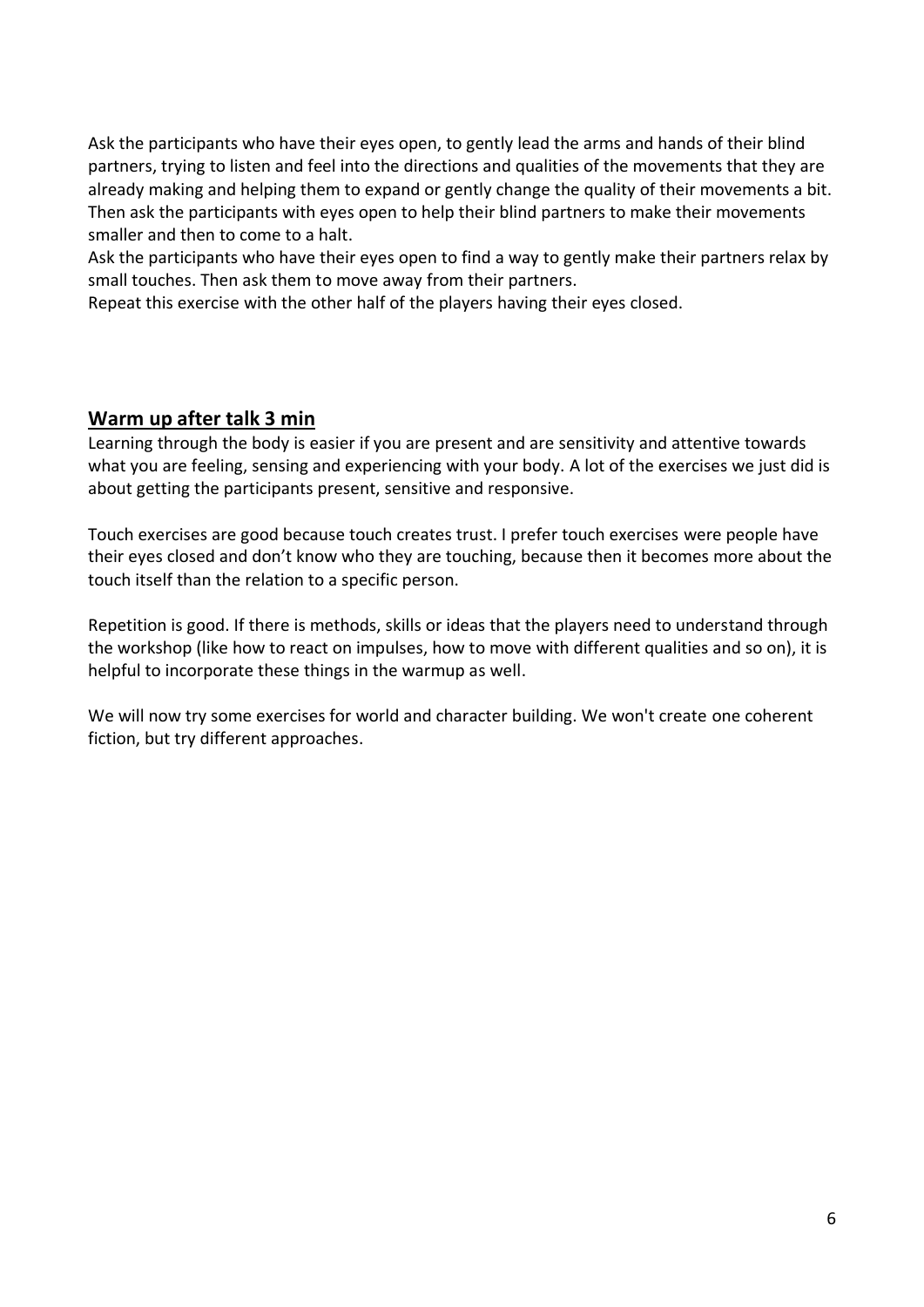# **Tools, world and charters: 30 min**

# **Characters from movement qualities:**

Place the characters (consisting of two words found in the back of this text) on the floor and ask the participants to each draw one.

Ask the participants to read the words out loud to themselves. Ask them to get a feel of which kind of person these abstract words could represent.

Ask them to move around the space, letting their movements be influenced by these words.

Ask the participants to imagine, that this character is a school kid and ask them to explore this character without talking and without interacting with anyone. Then ask them to notice the people around them and imagine that they are school kids too and to try to feel into how their character relate to others (still without talking).

Ask the participants to imagine that their characters (still based on the two words they drew) are now animals instead of school children. They might be cartoon animals walking on two legs or ordinary animals. Ask them to try to get a feel of which kind of animals they are. Whether it is a small or a large animal. Whether it is a hunter or a prey.

# **Characters influenced by images:**

Ask the participants to imagine that their characters (still based on the two words they drew) are now abstract creatures instead of animals.

Place some images in one end of the room and ask the participants to let their creatures slowly come and find a picture that seems meaningful to them. Maybe it represents the creatures personality or something the creature dream about or maybe it is the place where the creature live. Ask the participants to let the image influence their creature, making the image somehow part of this character.

Ask them to feel into what kind of creature this is.

# **Taking impulses from other:**

Ask the participants to imagine that their creatures are slowly becoming part of the same organism. Ask them to feel the people around them.

Ask them to copy or be influenced by the movements of others.

Ask them to notice the pace and spatial distance of the group and let this influence their movements and mood.

# **Creating a setting through movements:**

Ask the participants to keep up the influence of others, but to now only do the following movements: sit, stand, walk and turn. Ask them to follow the impulses they get from others and to play with pace and spatial distance.

Ask the participants to imagine that they are all workers at an office on a boring Monday and ask them to try to interpret their own movements and the movements of others as part of this setting.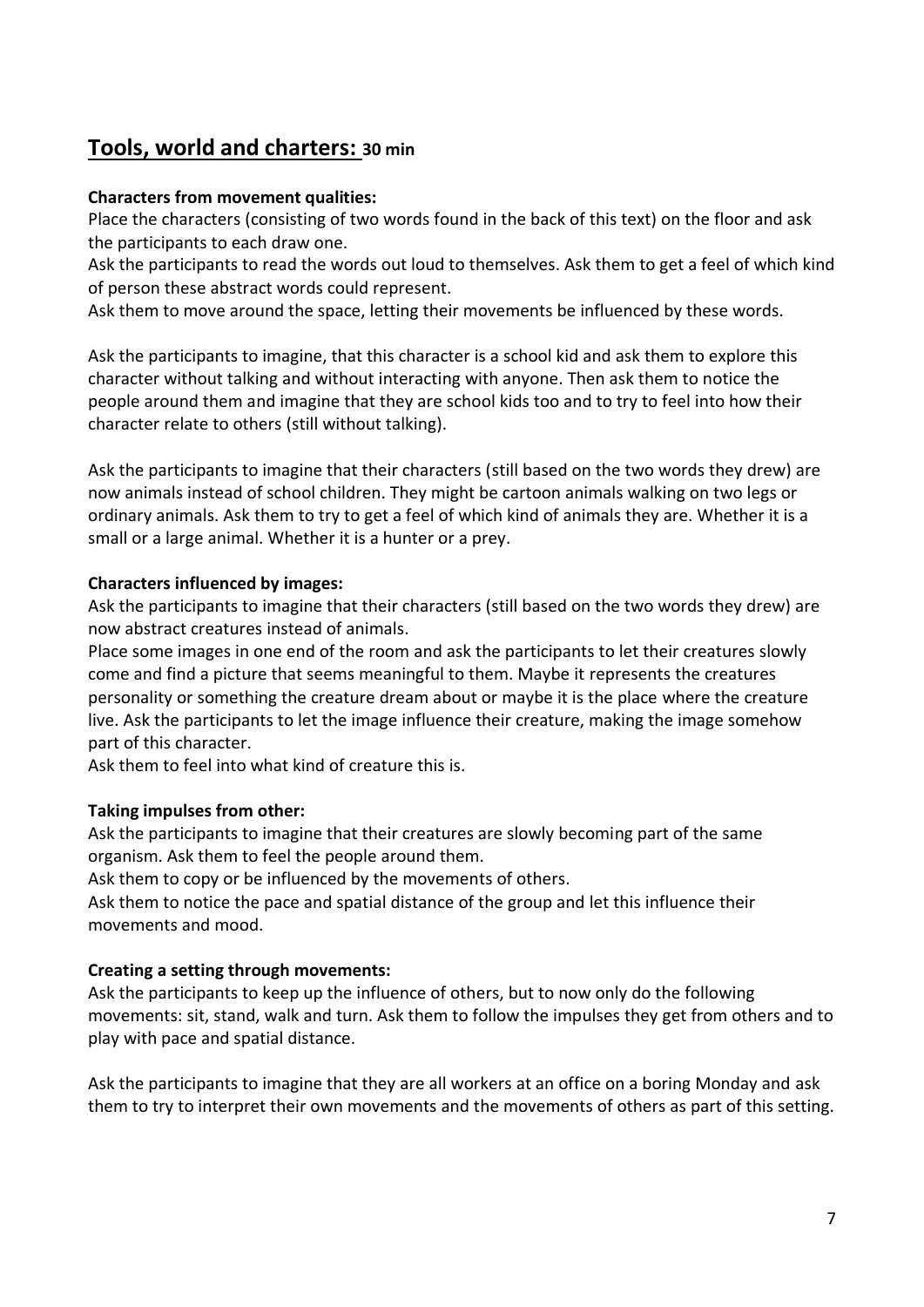Ask the participants to imagine that now instead of being workers at an office they are members of a tribe preparing for war. Ask them to try to interpret their own movements and the movements of others as part of this setting.

Ask the participants to start describing out loud what they experience themselves and others doing as members of the tribe.

Tell the participants that they should stay with the image of the tribe, but that they can now move around freely.

Ask them to now focus on the surroundings and to walk around and describe different details of the place where the tribe lives. Tell them, that they can be inspired by other people's descriptions and incorporate these into their own view on the surroundings.

#### **Creating a setting from soundscape:**

Ask the participants to quiet down and let go of the image of the tribe and then to come and sit close together and to close their eyes.

Ask them to start to make sounds, experimenting with different sounds and to be inspired by the sounds that people around them are making.

Ask them to look for images in the soundscape and tell them, that if an image comes up they can describe it out loud with a few words or sentences and then go back and join the soundscape. Ask them to let the soundscape be influenced by these descriptions and tell them that it does not matter if more than one person talks at a time. Ask them to let the descriptions be inspired by the descriptions others people make and to try to make a somewhat coherent landscape, building on each other's descriptions.

Ask the participants to quiet down, open their eyes and imagine this landscape all around them. Ask them to start to slowly move around the space, placing details of the landscape around them. Ask them to slowly start embodying these details, by mimicking objects or movements from the landscape.

#### **Creating a setting from movements:**

Ask them to be inspired by the movements of the people around them, letting their own movements be influenced by the movements they see.

Ask them to let the movements of others influence their own inner vision of the landscape.

Tell them that when the movements around them creates an inner image, they can step into this landscape and for a moment be an inhabitant of this landscape describing what they see around them. And after a moment they should go back to moving as part of the landscape. Tell them, that the moving landscape can be inspired by people describing and start to move or behave according to their descriptions.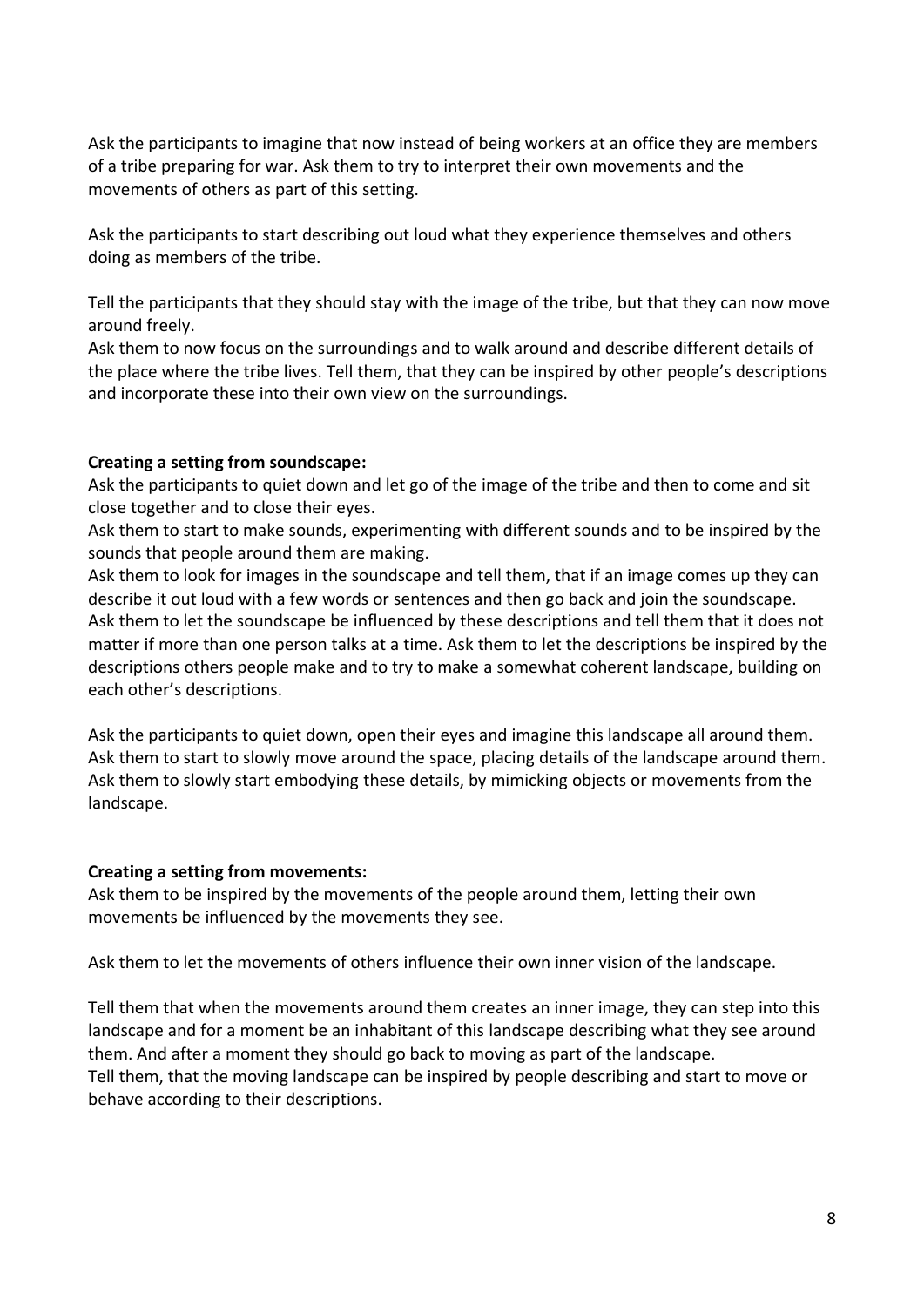#### **Creating and influencing characters with a movement scenography:**

Tell the participants that they can still step into the landscape and describe it for a moment and that they can now also describe themselves as fictive characters inside this landscape, describing their feelings and sensations.

Then tell them, that the people moving as the landscape can begin to influence the describing characters by gently touching or leading them.

Let the participants play with this for a moment, then ask them to begin to make their movements smaller. And to make them slower. And to slowly move closer to the ground until they are lying down.

Ask them to slowly stop moving and relax their bodies.

Ask them to be silent.

Ask them to close their eyes and to take a moment to listen to their breath and their heartbeat. Ask them to take a moment to think about the experience they just had and then, when they are ready, to sit up and come and join you in a circle.

# **Tools, world and character after talk:**

This was examples on how to use elements from the warmup to create characters and settings.

Repetition works well, especially for more intuitive elements (like creating from qualities and reacting on other people's movements or sounds) which can be hard to explain but are easy to understand when you do it.

A good flow in the workshop can make it easier for people to understand abstract or difficult elements by easing into them.

#### **Runde:**

If you want, you can end the workshop by taking a round were everybody can shortly say what they are feeling right now. This is a good tool for debriefing and evaluation.

# **Questions?**

Good luck with your workshop design and thank you so much for attending.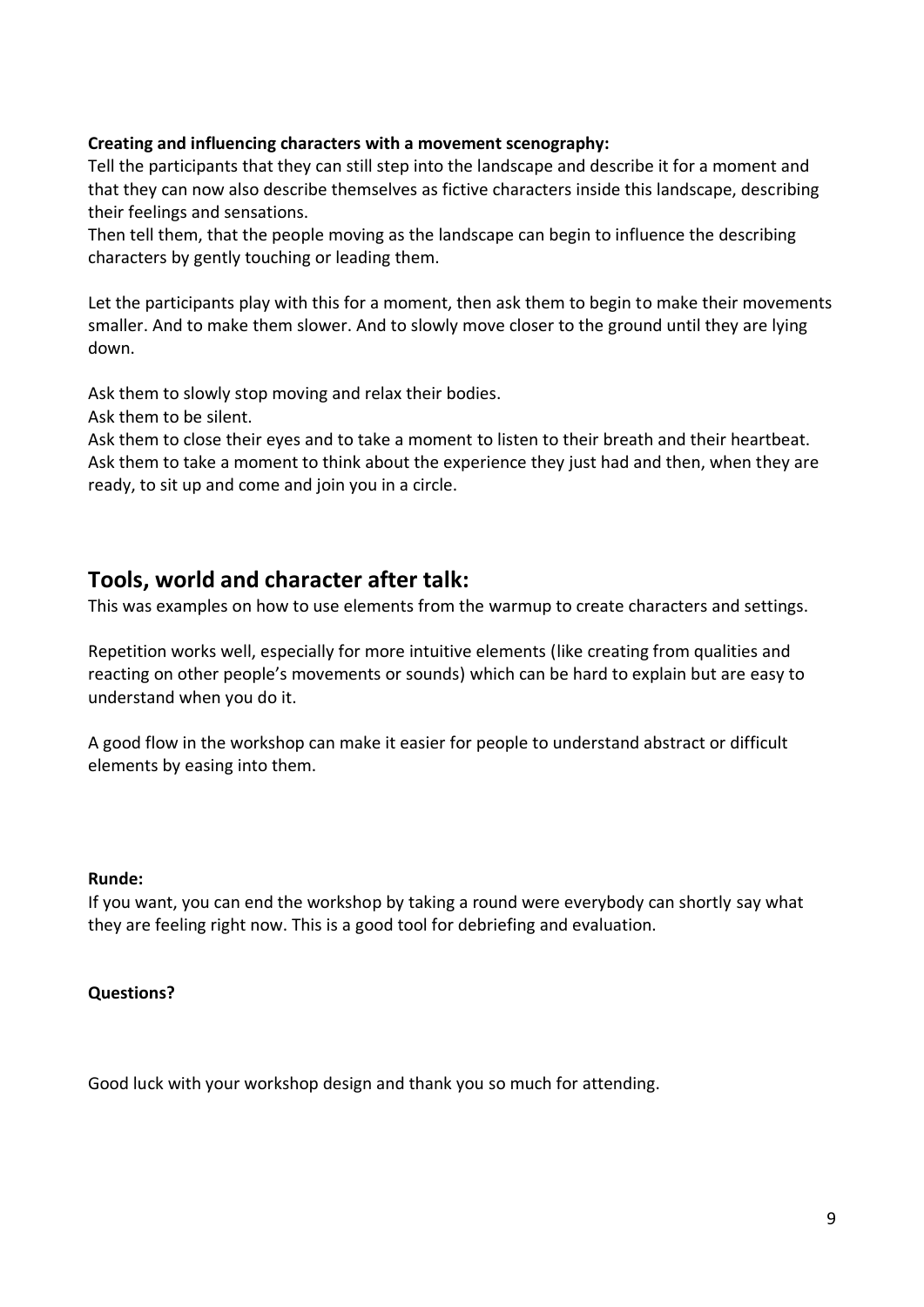Characters:

**Smooth/ Nostalgic**

**Fragile/ Optimistic**

**Soft/ Restless**

**Hard/ Calm**

**Spiraling/ Shy**

**Edgy/ Punctual**

**Flowing/ Skeptic**

**Deep/ Careful**

**Light/ Temperamental**

**Strong/ Sensitive**